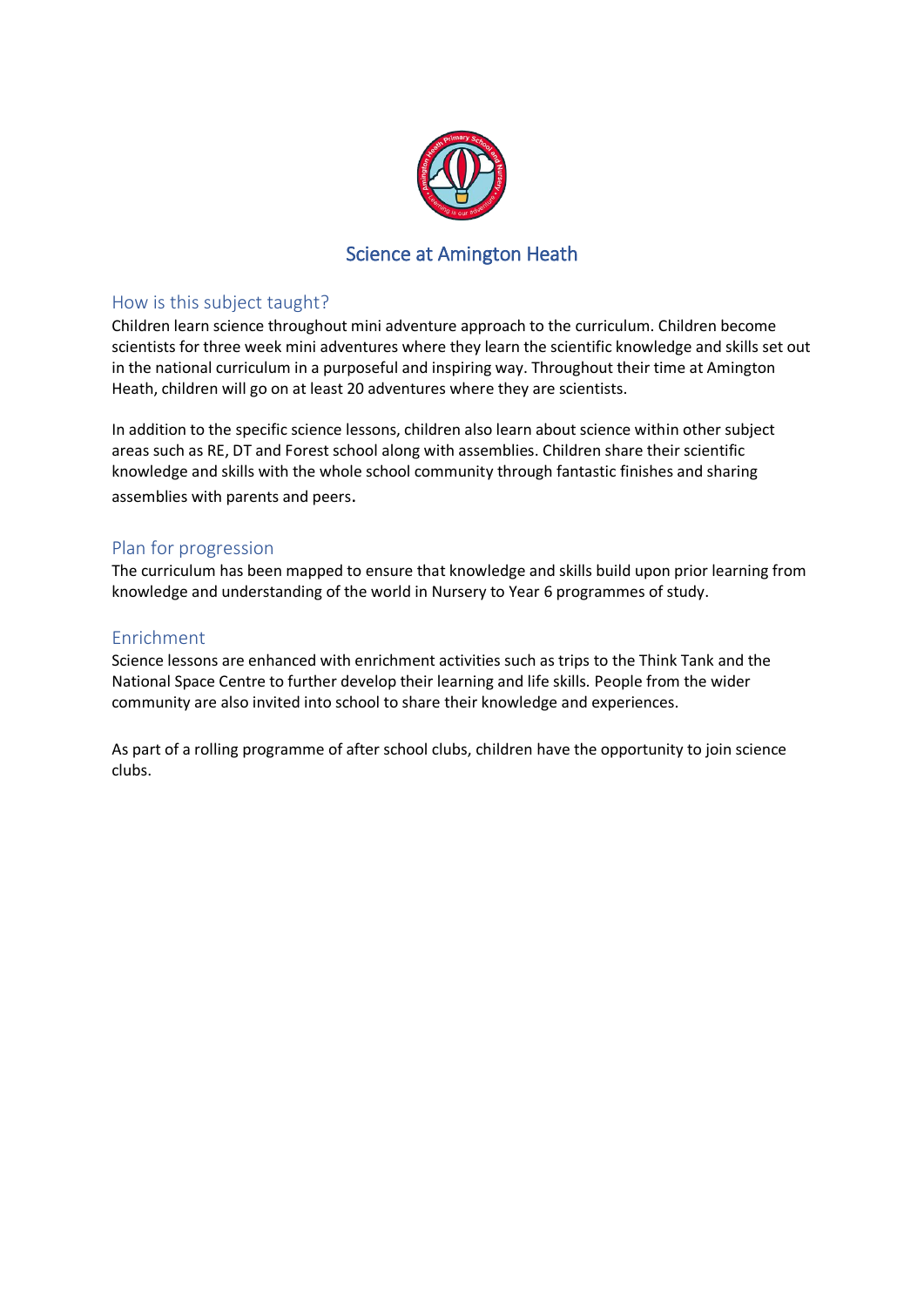# Mini Adventure outcomes - Whole School progression in Science

| <b>EYFS</b>                                                                 |                                                                                                                                                                                                                                                                                                                                                                                                                                                                                                                                                                                                                                                                                                                                                                             |
|-----------------------------------------------------------------------------|-----------------------------------------------------------------------------------------------------------------------------------------------------------------------------------------------------------------------------------------------------------------------------------------------------------------------------------------------------------------------------------------------------------------------------------------------------------------------------------------------------------------------------------------------------------------------------------------------------------------------------------------------------------------------------------------------------------------------------------------------------------------------------|
| What the children will be learning to do:                                   | How we support/ teach this:                                                                                                                                                                                                                                                                                                                                                                                                                                                                                                                                                                                                                                                                                                                                                 |
| (UTW) 0-3 years                                                             | Encourage children to enjoy and explore the                                                                                                                                                                                                                                                                                                                                                                                                                                                                                                                                                                                                                                                                                                                                 |
| The Natural world- Explore and respond to                                   | Inatural world-                                                                                                                                                                                                                                                                                                                                                                                                                                                                                                                                                                                                                                                                                                                                                             |
| different natural phenomena in their setting and<br>on trips-               | *Standing in the rain with wellies and umbrellas<br>*Walking through tall grass<br>*Splashing in puddles<br>*Seeing the spring daffodils and cherry blossom<br>*Looking for worms and minibeasts<br>*Visit the beach and exploring the sand, pebbles<br>and paddling in the sea.<br>Encourage children's exploration, curiosity,<br>appreciation and respect for living things-<br>*Sharing the fascination of a child who finds<br>woodlice teeming under an old log<br>*Modelling the careful handling of a worm and<br>helping children return it to the dug-up soil<br>*Carefully planting, watering and looking after<br>plants they have grown from seeds.<br>Encourage the children to bring children to bring<br>natural materials into the setting, such as leaves |
|                                                                             | and conkers picked up from the pavement or<br>park in autumn.                                                                                                                                                                                                                                                                                                                                                                                                                                                                                                                                                                                                                                                                                                               |
| (UTW) 3-4 years                                                             |                                                                                                                                                                                                                                                                                                                                                                                                                                                                                                                                                                                                                                                                                                                                                                             |
| The natural world/ past and present -                                       | Provide interesting natural environments to                                                                                                                                                                                                                                                                                                                                                                                                                                                                                                                                                                                                                                                                                                                                 |
| Use all of their senses in hands-on exploration of<br>natural materials.    | explore freely outdoors.<br>Make collections of natural materials to                                                                                                                                                                                                                                                                                                                                                                                                                                                                                                                                                                                                                                                                                                        |
| Explore collections of materials with similar/                              | investigate and talk about-                                                                                                                                                                                                                                                                                                                                                                                                                                                                                                                                                                                                                                                                                                                                                 |
| different properties.                                                       | *Contrasting pieces of bark                                                                                                                                                                                                                                                                                                                                                                                                                                                                                                                                                                                                                                                                                                                                                 |
| Talk about what they see using a wide                                       | *Different types of leaves and seeds                                                                                                                                                                                                                                                                                                                                                                                                                                                                                                                                                                                                                                                                                                                                        |
| vocabulary.                                                                 | *Different types of rock                                                                                                                                                                                                                                                                                                                                                                                                                                                                                                                                                                                                                                                                                                                                                    |
|                                                                             | *Different shells and pebbles from the beach                                                                                                                                                                                                                                                                                                                                                                                                                                                                                                                                                                                                                                                                                                                                |
| Explore how things work                                                     | Provide mechanical equipment for children to<br>play with and investigate-<br>*Wind-up toys, pulleys, sets of cogs with pegs and<br>boards                                                                                                                                                                                                                                                                                                                                                                                                                                                                                                                                                                                                                                  |
| Plant seeds and care for growing plants.                                    | Show and explain the concept of growth, change                                                                                                                                                                                                                                                                                                                                                                                                                                                                                                                                                                                                                                                                                                                              |
| Understand the key features of the life cycle of a                          | and decay with natural materials-                                                                                                                                                                                                                                                                                                                                                                                                                                                                                                                                                                                                                                                                                                                                           |
| plant and an animal.                                                        | *Plant seeds and bulbs so children observe                                                                                                                                                                                                                                                                                                                                                                                                                                                                                                                                                                                                                                                                                                                                  |
| Begin to understand the need to respect and care growth and decay over time |                                                                                                                                                                                                                                                                                                                                                                                                                                                                                                                                                                                                                                                                                                                                                                             |
| for the natural environment and all living things.                          | *Observe an apple core going mouldy over time<br>*Help children to care for animals and take part in<br>first hand scientific explorations of animal<br>life cycles, such as caterpillars or chick eggs.                                                                                                                                                                                                                                                                                                                                                                                                                                                                                                                                                                    |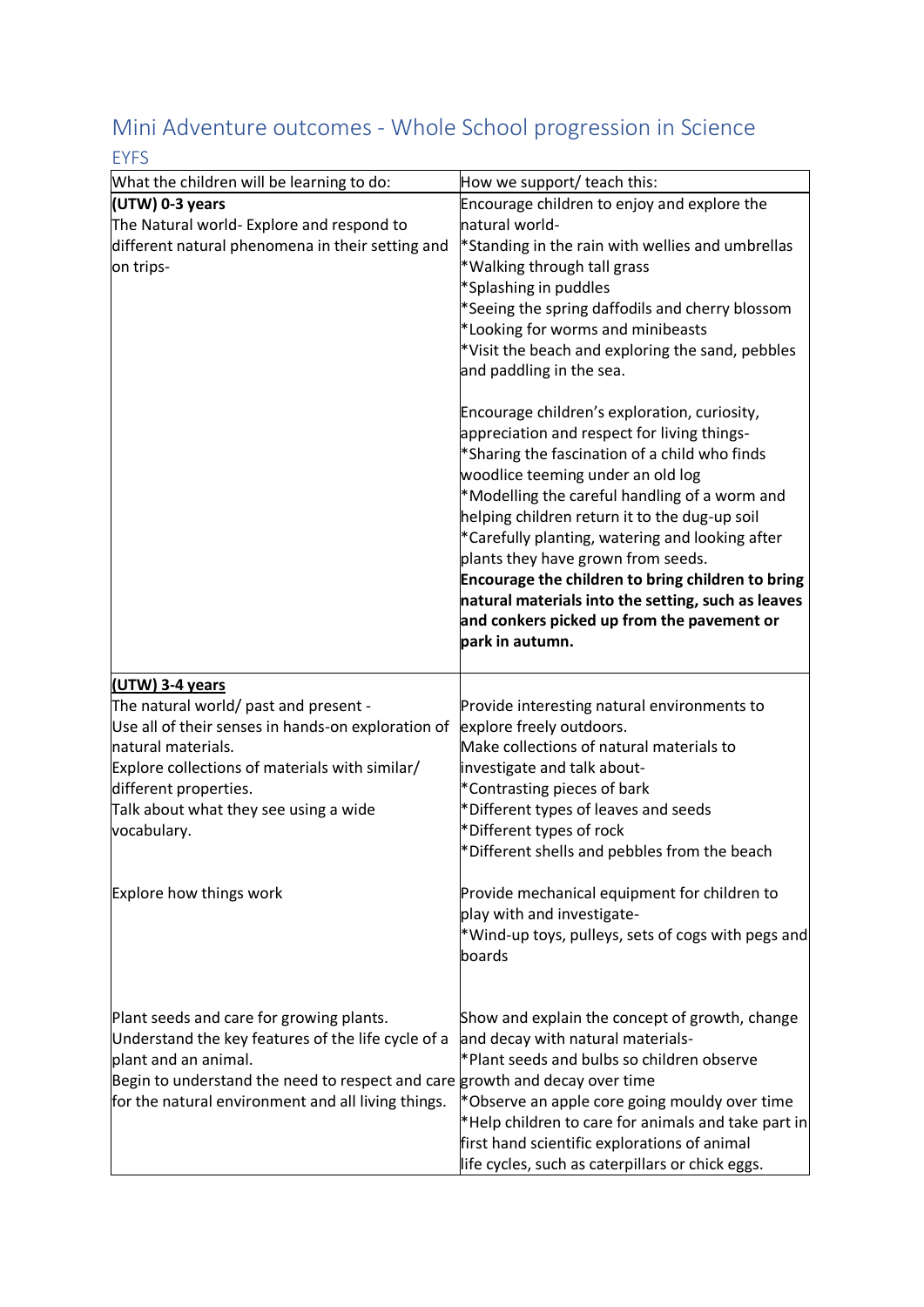|                                                                                                                        | Plan and introduce new vocabulary related to<br>the exploration. Encourage children to use it in<br>their discussions, as they care for living things.                                                                                                                                                                                                                                                                           |
|------------------------------------------------------------------------------------------------------------------------|----------------------------------------------------------------------------------------------------------------------------------------------------------------------------------------------------------------------------------------------------------------------------------------------------------------------------------------------------------------------------------------------------------------------------------|
| Explore and talk about different forces that they<br>can feel.                                                         | Draw children's attention to forces -<br>*How water pushes when they try to put a plastic<br>boat under it<br>*How they can stretch elastic, bend a twig but<br>can's bend a metal rod<br>*Magnetic attraction and repulsion.                                                                                                                                                                                                    |
| Talk about the differences between materials and Provide children with opportunities to change<br>changes they notice. | materials from one state to another-<br>*Cooking-combining different ingredients, and<br>then cooling or heating them<br>*Melting-leaving ice cubes out in the sun, see<br>what happens when you shake salt onto them.<br>*Explore how different materials sink and float<br>*Explore how you can shine light through some<br>materials- investigate shadows                                                                     |
|                                                                                                                        |                                                                                                                                                                                                                                                                                                                                                                                                                                  |
| <b>UTW-Reception age</b><br>The natural world-<br>Explore the natural world around them -                              | *Encourage interactions with the outdoors to<br>foster curiosity and give children freedom to<br>touch, smell and hear the natural world around<br>them-through a hands-on experience<br>*Sing songs, rhymes and poems about the natural<br>world<br>*Draw pictures of the natural world, including<br>animals and plants.<br>Describe what they see, hear and feel outside-<br>*Listen to children describing and commenting on |
|                                                                                                                        | things they seen whilst outside, including plants<br>and animals<br>*Encourage children to take supported risks<br>*Name and describe some animals and plants<br>they are likely to see.<br>Understand the effects of the changing seasons-<br>*Guide children's understanding by drawing their<br>attention to weather and seasonal features<br>*Observe how animals behave differently as the<br>seasons change                |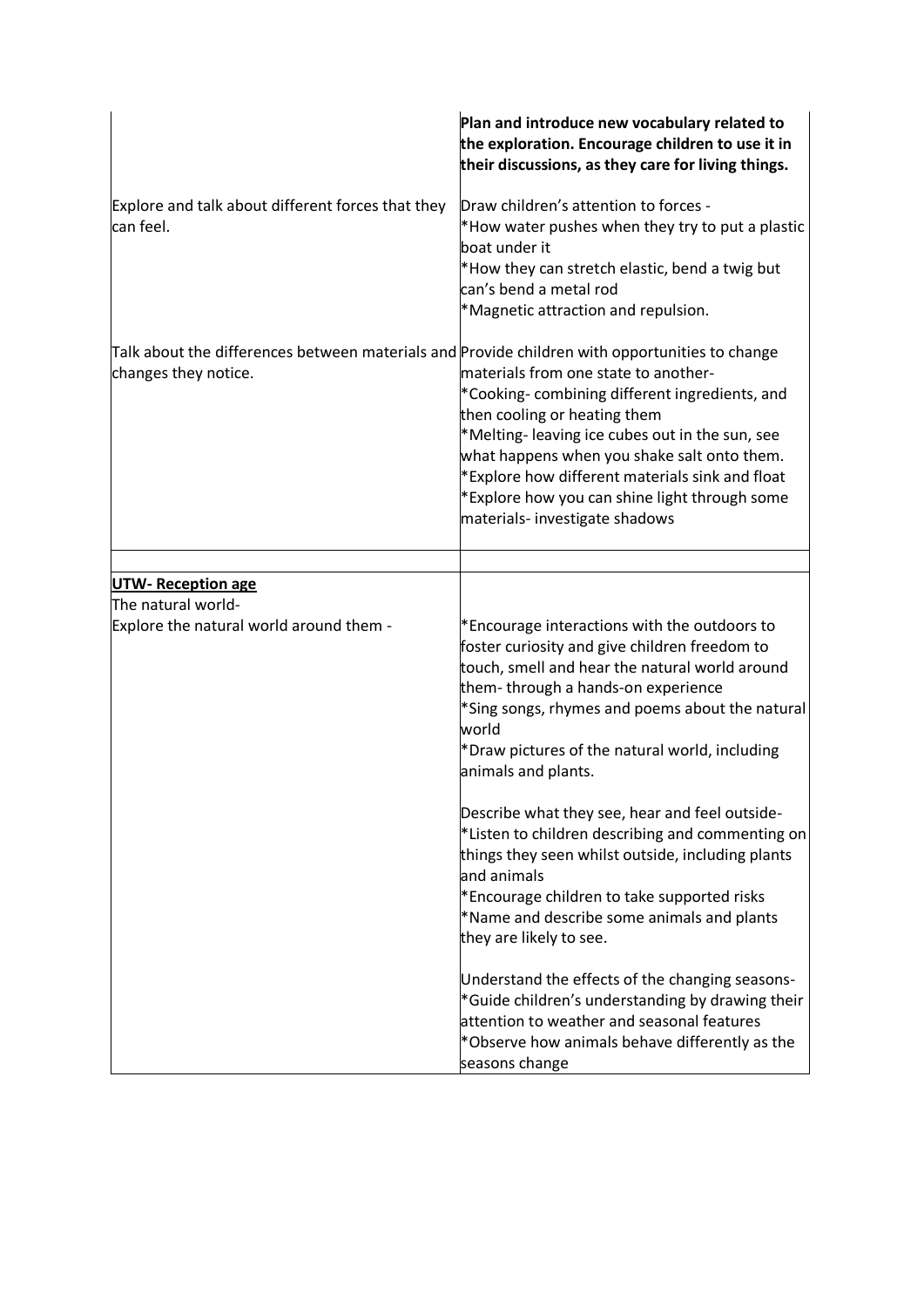|                 | ICAI T                                                                                                                               |
|-----------------|--------------------------------------------------------------------------------------------------------------------------------------|
| Mini adventure  | Outcomes                                                                                                                             |
| Paws, Claws and | <b>Summary</b>                                                                                                                       |
| Jaws            | Through close observation using simple equipment, children will describe and                                                         |
|                 | compare the structure of common animals and group and classify them.                                                                 |
|                 | Key adventure outcomes;                                                                                                              |
|                 | 1. Identify and name common animals-fish, amphibians, reptiles, birds and                                                            |
|                 | mammals                                                                                                                              |
|                 | 2. Identify and name-carnivores, herbivores and omnivores                                                                            |
|                 | 3. Describe and compare the structure of common animals (skeletons)                                                                  |
| Seasons         | <b>Summary</b>                                                                                                                       |
|                 | Gather and record data to help in answering questions about the four                                                                 |
|                 | seasons. Using observations and previous life experiences answer questions                                                           |
|                 | about changes across the seasons. Using observation skills children will                                                             |
|                 | identify and classify a variety of common wild and garden plants.                                                                    |
|                 | Key adventure outcomes;                                                                                                              |
|                 | 1. Observe changes across the four seasons                                                                                           |
|                 | 2. Observe and describe weather associated with the seasons and how day                                                              |
|                 | length varies.                                                                                                                       |
|                 | 3. Identify and name a variety of common wild and garden plants, including                                                           |
|                 | deciduous and evergreen trees                                                                                                        |
| Land Ahoy!      | <b>Summary</b>                                                                                                                       |
|                 | Identify and classify a variety of everyday materials using observations to                                                          |
|                 | suggest how materials group together based on their simple physical                                                                  |
|                 | properties.                                                                                                                          |
|                 | Key adventure outcomes;                                                                                                              |
|                 | 1. Distinguish between an object and the material from which it is made                                                              |
|                 | 2. Identify and name a variety of everyday materials, including wood, plastic,                                                       |
|                 | glass, metal, water and rock                                                                                                         |
|                 | 3. Compare and group together a variety of everyday materials on the basis of                                                        |
|                 | their simple physical properties                                                                                                     |
| Superheros      | <b>Summary</b>                                                                                                                       |
|                 | Identify the different parts of the human body and classify which parts relate                                                       |
|                 | to the five senses. Record findings using drawings and labelled diagrams.                                                            |
|                 | Key adventure outcomes;                                                                                                              |
|                 | 1. Identify, name, draw and label the basic parts of the human body and say<br>which part of the body is associated with each sense. |

Year 1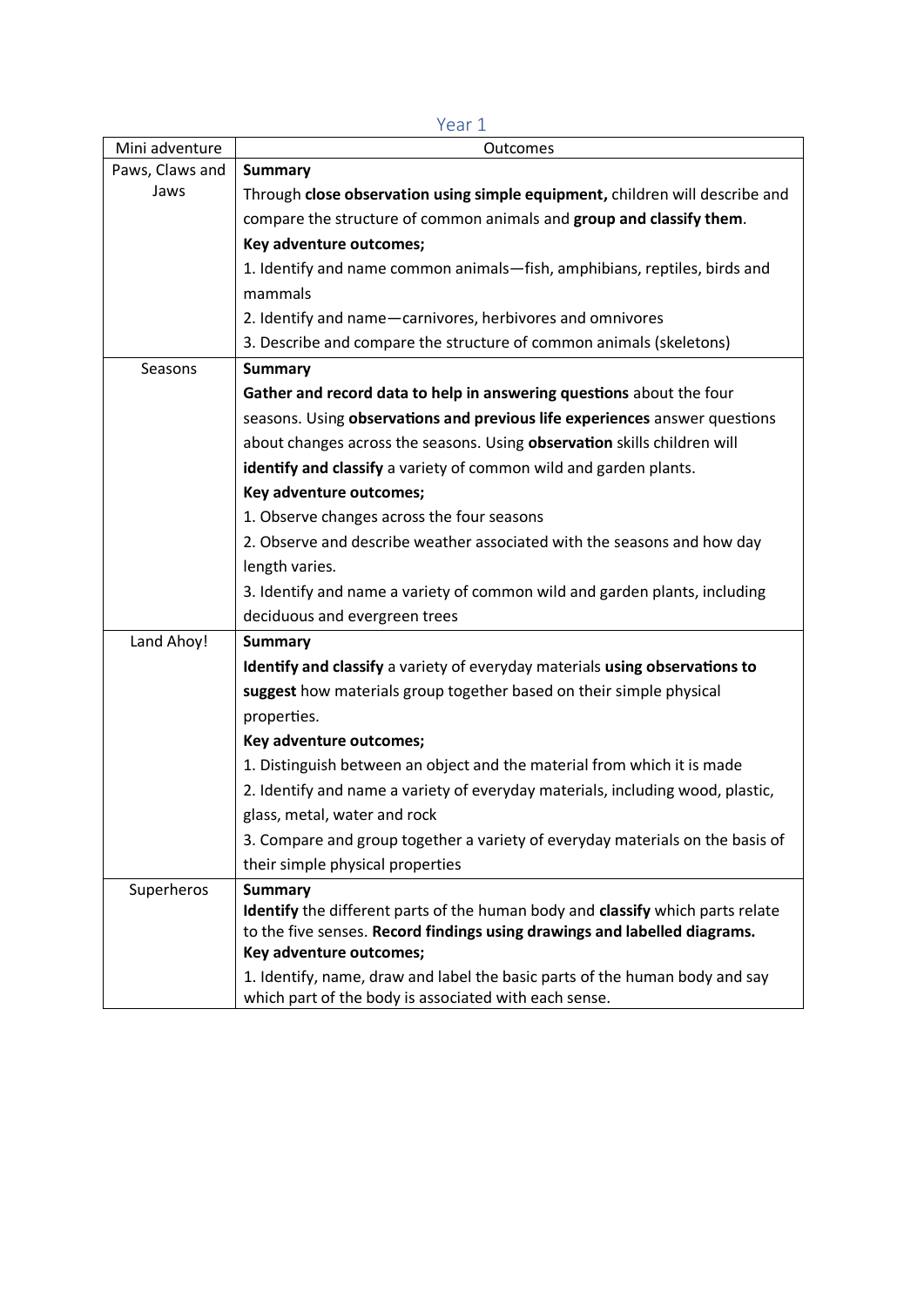|                       | 1 CU L                                                                                                   |
|-----------------------|----------------------------------------------------------------------------------------------------------|
| Mini adventure        | Outcomes                                                                                                 |
| Wriggle and           | <b>Summary</b>                                                                                           |
| Crawl                 | Identify plants and animals in their habitats and classify if they are living, dead                      |
|                       | or never been alive. Identify differences and similarities through going on a                            |
|                       | bug hunt to collect and record data.                                                                     |
|                       | Key adventure outcomes;                                                                                  |
|                       | 1. Explore and compare differences between living, dead and things that have                             |
|                       | never been alive                                                                                         |
|                       | 2. Identify and describe habitats for different living things and plants                                 |
|                       | 3. Identify and name a variety of plants and animals in their habitats                                   |
|                       | 4. Describe how animals obtain their food                                                                |
| <b>Splendid Skies</b> | <b>Summary</b>                                                                                           |
|                       | Gather and record information by performing simple tests and present data                                |
|                       | about the daily and seasonal weather patterns in the UK using bar charts and                             |
|                       | tables. Draw simple conclusions and share these by creating a weather report.<br>Key adventure outcomes; |
|                       | 1. Identify seasonal and daily weather patterns in the UK                                                |
|                       | 2. Use simple fieldwork and observational skills to study the geography of their                         |
|                       | school and its grounds and the key human and physical features of its                                    |
|                       | surrounding area.                                                                                        |
| Splendid skies        | <b>Summary</b>                                                                                           |
|                       | Set up a simple, comparative and fair test to describe what plants need to                               |
|                       | grow. Record findings using simple scientific language and in a variety of                               |
|                       | ways. Use observation skills to observe the life cycle of a plant.<br>Key adventure outcomes;            |
|                       | 1. Observe and describe how seeds and bulbs grow into mature plants                                      |
|                       | 2. Find out and describe how plants need water, light and a suitable                                     |
|                       | temperature to grow and stay healthy                                                                     |
| Potions, Lotions      | <b>Summary</b>                                                                                           |
| and Nibbles           | Identify the suitability of a variety of everyday materials and perform simple                           |
|                       | tests and use results to draw simple conclusions on how materials can be                                 |
|                       | changed through processes.                                                                               |
|                       | Key adventure outcomes;                                                                                  |
|                       | 1. Identify and compare the suitability of a variety of everyday materials                               |
|                       | 2. Find out how the shapes of solid objects made from some materials can be                              |
|                       | changed by squashing, bending, twisting and stretching                                                   |

Year 2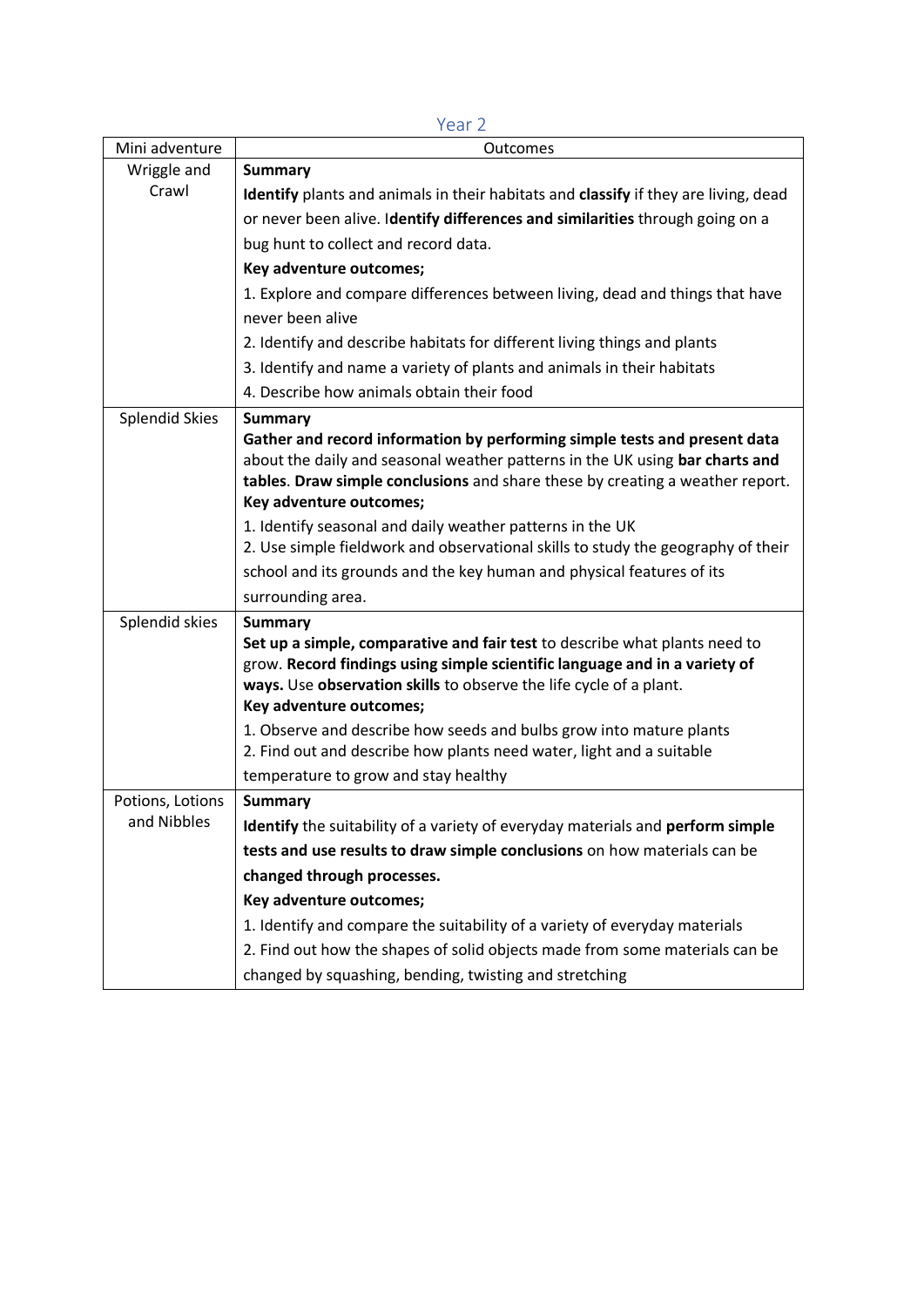|                | Year <sub>3</sub>                                                                                                                                                                                                                                                  |
|----------------|--------------------------------------------------------------------------------------------------------------------------------------------------------------------------------------------------------------------------------------------------------------------|
| Mini adventure | Outcomes                                                                                                                                                                                                                                                           |
| Antarctica     | <b>Summary</b>                                                                                                                                                                                                                                                     |
|                | Classify and compare different types of rocks and record findings using                                                                                                                                                                                            |
|                | scientific language and labelled diagrams. Identify changes related to                                                                                                                                                                                             |
|                | scientific ideas and processes to describe how fossils are formed.                                                                                                                                                                                                 |
|                | Key adventure outcomes;                                                                                                                                                                                                                                            |
|                | 1. Compare and group together different kinds of rocks on the basis of their                                                                                                                                                                                       |
|                | appearance and simple physical properties                                                                                                                                                                                                                          |
|                | 2. Describe in simple terms how fossils are formed when things that have lived                                                                                                                                                                                     |
|                | are trapped within rock                                                                                                                                                                                                                                            |
|                | 3. Recognise that soils are made from rocks and organic matter                                                                                                                                                                                                     |
| Stone Age      | <b>Summary</b>                                                                                                                                                                                                                                                     |
|                | Use observation skills to observe the functions of different parts of flowering<br>plants, focusing on the requirements and conditions needed for growth.<br>Record findings using simple scientific language and in a variety of ways.<br>Key adventure outcomes; |
|                | 1. Identify and describe the functions of different parts of flowering plants:                                                                                                                                                                                     |
|                | roots, stem/trunk, leaves, flowers                                                                                                                                                                                                                                 |
|                | 2. Explore the requirements of plants for life and growth                                                                                                                                                                                                          |
|                | 3. Explore the part that flowers play in the life cycle of flowering plants                                                                                                                                                                                        |
|                | including pollination, seed formation and seed dispersal                                                                                                                                                                                                           |
| The World of   | <b>Summary</b>                                                                                                                                                                                                                                                     |
| Science        | Set up simple, practical enquiries and comparative and fair tests to                                                                                                                                                                                               |
|                | understand which materials are magnetic in order to create a magnetic game.                                                                                                                                                                                        |
|                | Children will record findings using tables.                                                                                                                                                                                                                        |
|                | Key adventure outcomes;                                                                                                                                                                                                                                            |
|                | 1. Observe and predict how magnets attract and repel each other and attract                                                                                                                                                                                        |
|                | some materials and not others                                                                                                                                                                                                                                      |
|                | 2. Compare and group together a variety of everyday materials on the basis of                                                                                                                                                                                      |
|                | whether they are attracted to a magnet and identify magnetic materials                                                                                                                                                                                             |
|                | 3. Describe magnets as having two poles                                                                                                                                                                                                                            |
| The world of   | <b>Summary</b>                                                                                                                                                                                                                                                     |
| Science        | Set up simple, practical enquires to discover which surfaces light is reflected<br>from and how shadows are formed in order to create a puppet show.<br>Key adventure outcomes;                                                                                    |
|                | 1. Recognise that they need light in order to see things and that dark is the<br>absence of light                                                                                                                                                                  |
|                | 2. Notice that light is reflected from surfaces                                                                                                                                                                                                                    |
|                | 3. Recognise that shadows are formed when the light from a light source                                                                                                                                                                                            |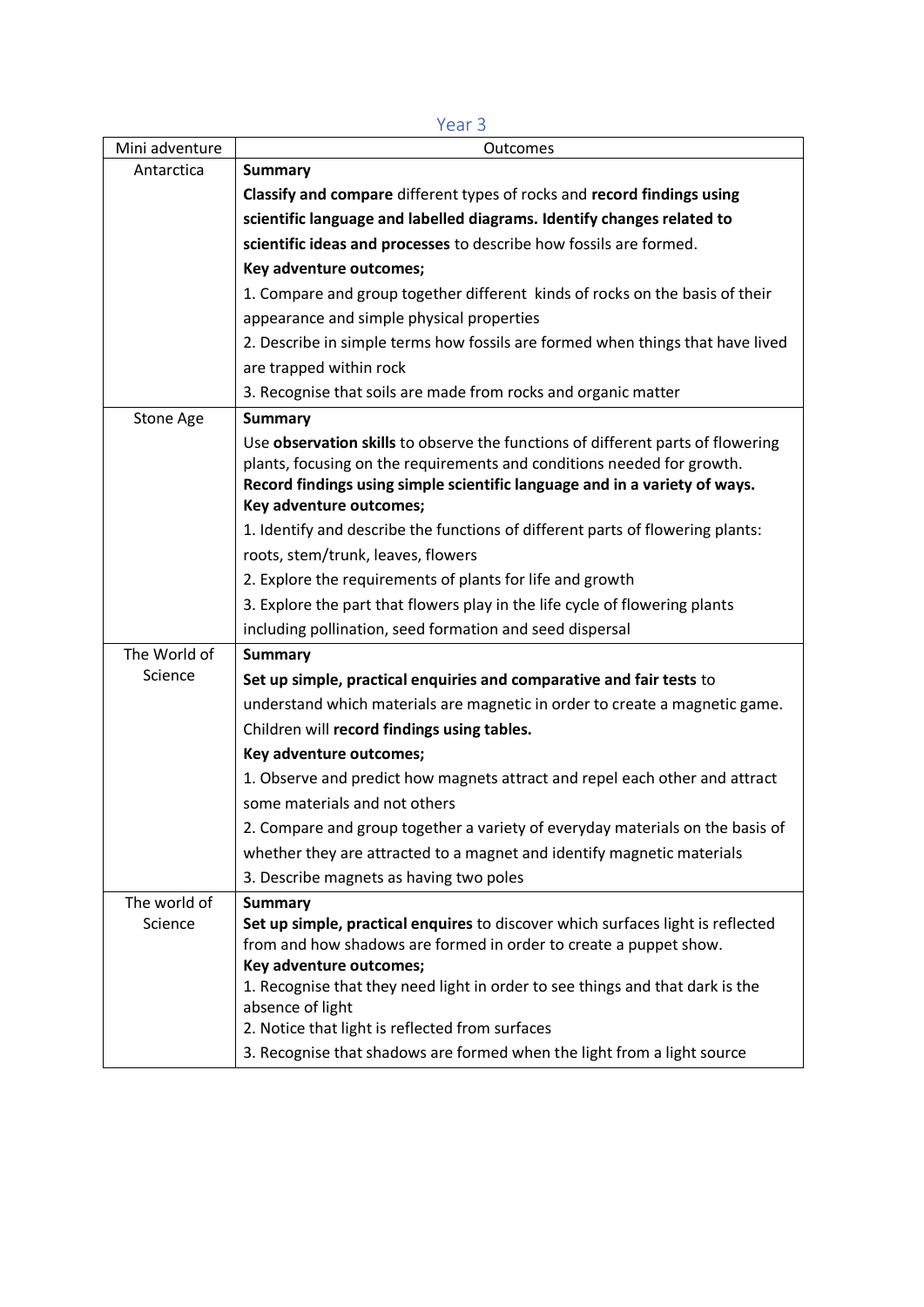|                      | Year 4                                                                                                                     |
|----------------------|----------------------------------------------------------------------------------------------------------------------------|
| Mini adventure       | Outcomes                                                                                                                   |
| Peasant and          | <b>Summary</b>                                                                                                             |
| Princes              | Set up simple, practical enquires and comparative and fair tests to                                                        |
|                      | understand the role of different parts of the digestive system and how                                                     |
|                      | different food affects teeth. They will record and report on findings using<br>labelled diagrams and written explanations. |
|                      | Key adventure outcomes;                                                                                                    |
|                      | 1. Describe the simple functions of the basic parts of the digestive system in                                             |
|                      | humans                                                                                                                     |
|                      | 2. Identify the different types of teeth in humans and their simple functions                                              |
| <b>Blue Abyss</b>    | <b>Summary</b>                                                                                                             |
|                      | Take accurate measurements and read standard measurements using                                                            |
|                      | thermometers to identify different parts of the water cycle. Plan enquires,                                                |
|                      | including recognising and controlling variables where necessary to observe                                                 |
|                      | that some materials change state.                                                                                          |
|                      | Key adventure outcomes;                                                                                                    |
|                      | 1. Compare and group materials according to whether they are solid, liquids or                                             |
|                      | gases                                                                                                                      |
|                      | 2. Observe that some materials change state when they are heated or cooled                                                 |
|                      | and measure or research the temperature at which this happens in degrees                                                   |
|                      | Celsius                                                                                                                    |
|                      | 3. Identify the part played by evaporation and condensation in the water cycle                                             |
|                      | and associate the rate of evaporation with temperature                                                                     |
| <b>Beast Seekers</b> | <b>Summary</b>                                                                                                             |
|                      | Create a beast and identify its needs using classification and food chains.                                                |
|                      | Key adventure outcomes;                                                                                                    |
|                      | 1. Explore and use classification keys to help group, identify and name a variety                                          |
|                      | of living things in the local and wider environment                                                                        |
|                      | 2. Recognise that environments can change and that this can pose danger to                                                 |
|                      | living things                                                                                                              |
|                      | 3. Construct and interpret a variety of food chains, identifying producer,                                                 |
|                      | predators and prey.                                                                                                        |
|                      | 4. Construct a simple series electrical circuit, identifying and naming the basic                                          |
|                      | parts                                                                                                                      |
|                      | 5. Recognise that a switch opens and closes a circuit                                                                      |
|                      | 6. Recognise some common conductors and insulators                                                                         |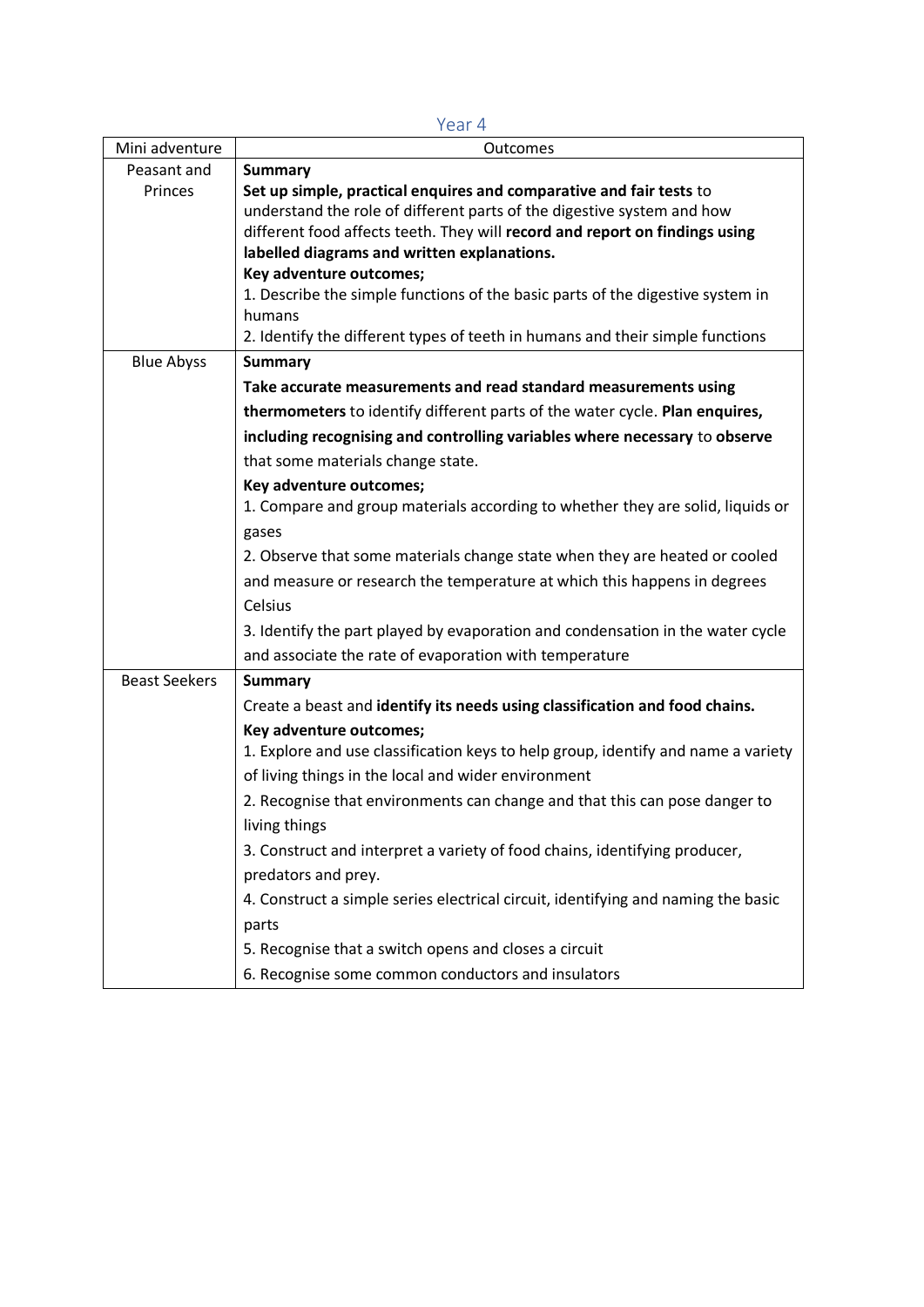| Mini adventure | 1 CUI J<br>Outcomes                                                           |
|----------------|-------------------------------------------------------------------------------|
| Cosmic         | <b>Summary</b>                                                                |
|                | Present findings in written form, displays and other presentations to share   |
|                | their learning about the Solar System to share with a younger audience.       |
|                | Key adventure outcomes;                                                       |
|                | 1. Describe the movement of the Earth, and other planets, relative to the Sun |
|                | in the Solar System                                                           |
|                | 2. Describe the movement of the Moon relative to the Earth                    |
|                | 3. Describe the Sun, Earth and Moon as approximately spherical                |
|                | 4. Use the Idea of the Earth's rotation to explain day and night and the      |
|                | apparent movement of the sun in the sky                                       |
| The Plague     | <b>Summary</b>                                                                |
|                | Report findings from enquiries and research through a scientific report and   |
|                | use research to support or refute ideas or arguments.                         |
|                | Key adventure outcomes;                                                       |
|                | 1. Describe how living things are classified into broad groups according to   |
|                | common observable characteristics and based on similarities and differences,  |
|                | including micro-organisms, plants and animals                                 |
|                | 2. Give reasons for classifying plants and animals based on specific          |
|                | characteristics                                                               |
| Herbology      | <b>Summary</b>                                                                |
|                | Present findings in written forms through a non-chronological report to show  |
|                | and identify, similarities or changes related to simple, scientific ideas and |
|                | processes.                                                                    |
|                | Key adventure outcomes;                                                       |
|                | 1. Describe the difference in the life cycles of a mammal, an amphibian, an   |
|                | insect and a bird.                                                            |
|                | 2. Describe the life process of reproduction in some plants and animals       |
|                | 3. Describe the changes as humans develop to old age                          |
| Egyptians      | <b>Summary</b>                                                                |
|                | Plan enquires, including recognising and controlling variables where          |
|                | necessary to test how sound travels through different materials. Record data  |
|                | and results using line graphs.                                                |
|                | Key adventure outcomes;                                                       |
|                | 1. Identify how sounds are made, associating some of them with something      |
|                | vibrating                                                                     |
|                | 2. Recognise that vibrations from sounds travel through a medium to the ear   |
|                | 3. Recognise that sounds get fainter as the distance from the sounds source   |
|                | increases                                                                     |
|                | 4. Find patterns to explain pitch and volume                                  |

Year 5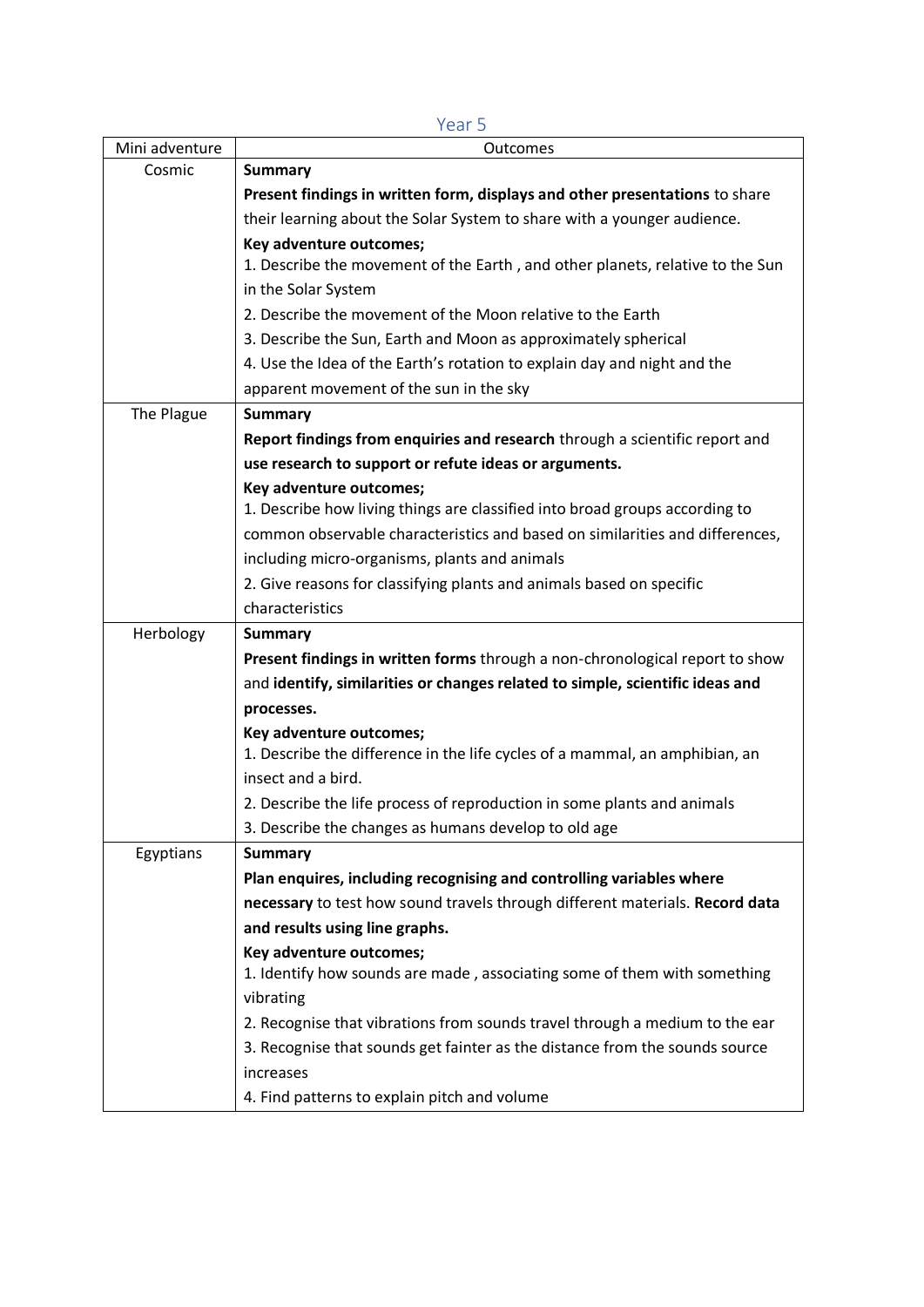| Survival | <b>Summary</b>                                                                                                       |
|----------|----------------------------------------------------------------------------------------------------------------------|
|          | Plan enquiries, including recognising and controlling variables where                                                |
|          | necessary. Use appropriate techniques, apparatus, and materials during                                               |
|          | fieldwork to get fresh water to drink.                                                                               |
|          | Key adventure outcomes;                                                                                              |
|          | 1. Compare and group together everyday materials on the basis of their                                               |
|          | properties                                                                                                           |
|          | 2. Know that some materials will dissolve in liquid to form a solution, and                                          |
|          | describe how to recover a substance from a solution                                                                  |
|          | 3. Use knowledge of solids, liquids and gases to decide how mixtures might be<br>separated                           |
|          | 4. Give reasons, based on evidence from comparative and fair tests, for the<br>particular uses of everyday materials |
|          | 5. Demonstrate that dissolving, mixing and changes of state are reversible                                           |
|          | changes                                                                                                              |
|          | 6. Explain that some changes result in the formation of new materials, and that                                      |
|          | this kind of change is not usually reversible, including changes associated with                                     |
|          | burning and the action of acid on bicarbonate of soda                                                                |
| Survival | <b>Summary</b>                                                                                                       |
|          | Plan enquiries, including recognising and controlling variables where                                                |
|          | necessary to test how light travels and how this information can be used to                                          |
|          | make light travel to any place. Report findings from enquiries by writing a                                          |
|          | written explanation of their results.                                                                                |
|          | Key adventure outcomes;                                                                                              |
|          | 1. Recognise that light appears to travel in straight lines                                                          |
|          | 2. Use the idea that light travels in straight lines to explain that objects are                                     |
|          | seen because they give out or reflect light into the eye                                                             |
|          | 3. Explain that we see things because light travels from light sources to our                                        |
|          | eyes or from light sources to objects and then to our eyes                                                           |
|          | 4. Use the idea that light travels in straight lines to explain why shadows have                                     |
|          | the same shape as the objects that cast them.                                                                        |